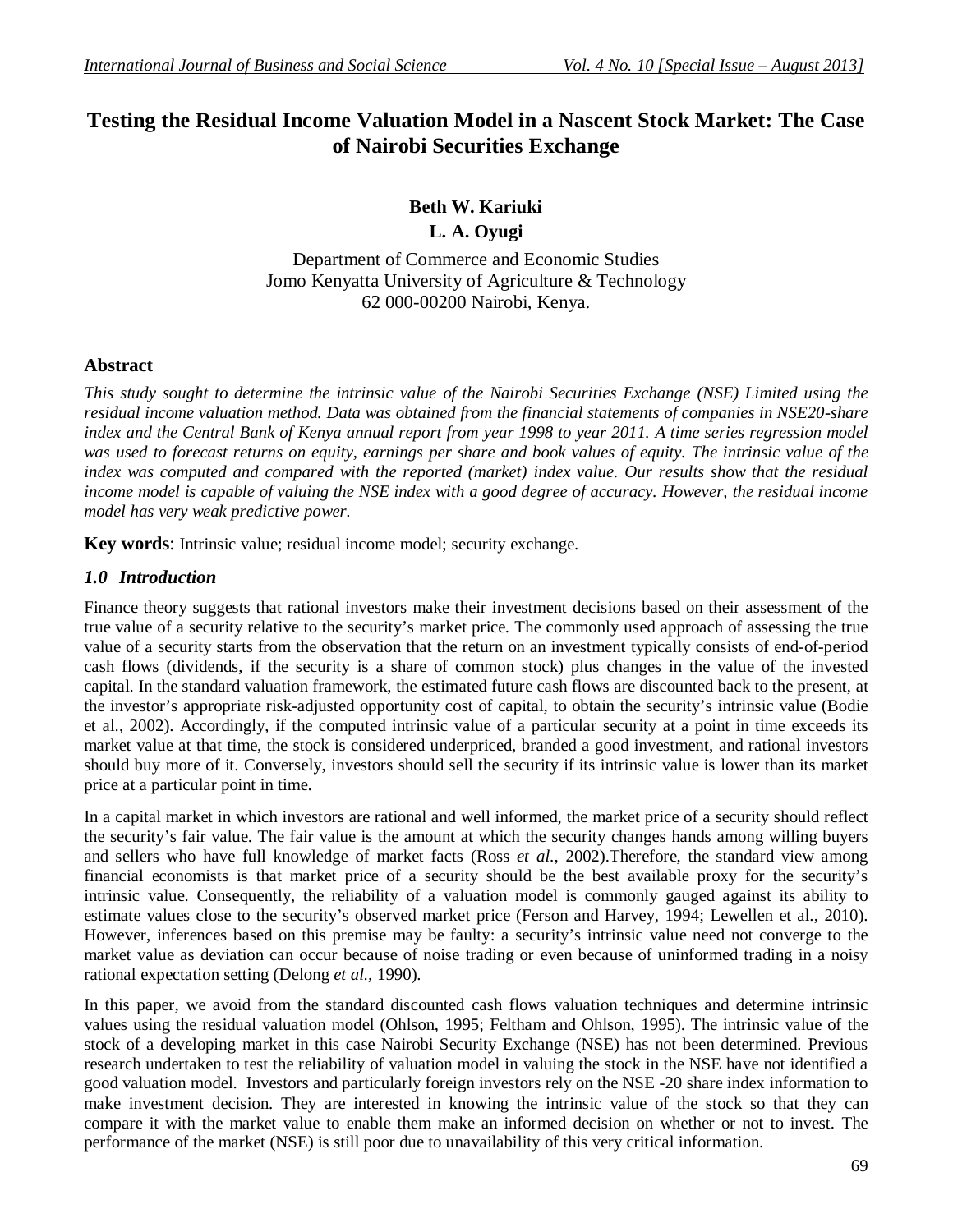The proposed study aimed at determine the intrinsic value NSE-20 Share index using the residual income method and investigate the extent to which this value correlates with observed market prices over time.

#### **1.1 Empirical Literature**

Scholars have, over the years sought to investigate the practical suitability of theoretical valuation model. In a study seeking to determine the drivers of stock price movement, Long Chen and Zhao (2013), using direct cash flow forecasts, showed that stock returns have a significant cash flow news component whose importance increases with the investment horizon. The findings demonstrated cash flow as an important aspect in asset pricing.

Andrew and Liu (2004) in their study on how to discount cash flows with time-varying expected returns observed that dividend discount model ignores time-varying risk premiums and betas. They modeled value cash flows with changing risk-free rates, predictable risk premiums, and conditional betas in the context of a conditional CAPM. They concluded that constant discount rates produces large misvaluations, at short horizons, investors should be most concerned with the impact of time-varying interest rates and risk premiums for discounting cash flows whereas at long horizons, time variation in risk-free rates or beta is more important.

Wang and Xu (2004) in a study of the Chinese equity market found that beta did not account for return differences among individual stocks, book to market ratio is useless in explaining cross sectional differences in equity returns and that size effect was useful although somewhat weak. Finally, they identified another variable – free float – which, they argued, served as a signal of corporate governance quality in a Chinese company.

Olweny (2011) conducted a study to establish the reliability of dividend discount model on the valuation of stocks at the Nairobi stock exchange. Of the eighteen firms studied only three companies showed that the difference was significant and he therefore concluded that dividend discount model cannot be relied on by the companies in the NSE in the valuation of common stock. Further, Nawalkha *et al., (*2011) undermines the model stating that stock valuation is a function of the firm's investment policy and not the financing policy related to its dividend.

Given the failure of the dividend discount model to explain volatility in stock prices researchers have shifted their attention to suggest a better model, in this case residual income valuation model. The model has been empirically investigated in recent years with focus largely on its ability to predict cross- sectional prices and expected returns. Xiaoquan and Bon‐Soo (2005) tested the empirical validity of the accounting-based residual income model, in regard to price volatility relative to fundamentals and the model's dynamic implications by cross equation restrictions. He found that, for stock valuation, book values and accounting earnings in the model contain more useful information than dividends alone.

Qiang (2005), investigated the determinants of residual income scaled by book value of equity, he relied on economic theories to characterize economic rents and develop an empirical measure to capture the effect of conservative accounting. It was observed that , industry abnormal return on equity increases with industry concentration, industry-level barriers to entry, and industry conservative accounting factors, moreover, the difference between firm and industry ab- normal ROE increases with market share, firm size, firm-level barriers to entry, and firm conservative accounting factors. He concluded that when these determinants are integrated into the residual income model they significantly increase its explanatory power for the variation in the market-tobook ratio.

On a time series context, residual income model has not attracted a lot of empirical investigations. A study by Lee *et al*. (1999) that sought to determine the extent to which residual model can be used to predict future returns on Dow stocks stands out. The study models the time series relation between price and value as a co integrated system and using time-varying interest rates over a period of 12 years, the study shows that the intrinsic value obtained from this model possesses a high tracking power and predictive ability even when the market is reasonably efficient.

Tsay *et al.,* (2008), in a research on residual income, value-relevant information and equity valuation compared the relative predictability of the simultaneous model for stock price (proposed by ohlson) with a traditional single equation model used by the previous studies. They further explored how residual income and value-relevant information affect firms' equity price.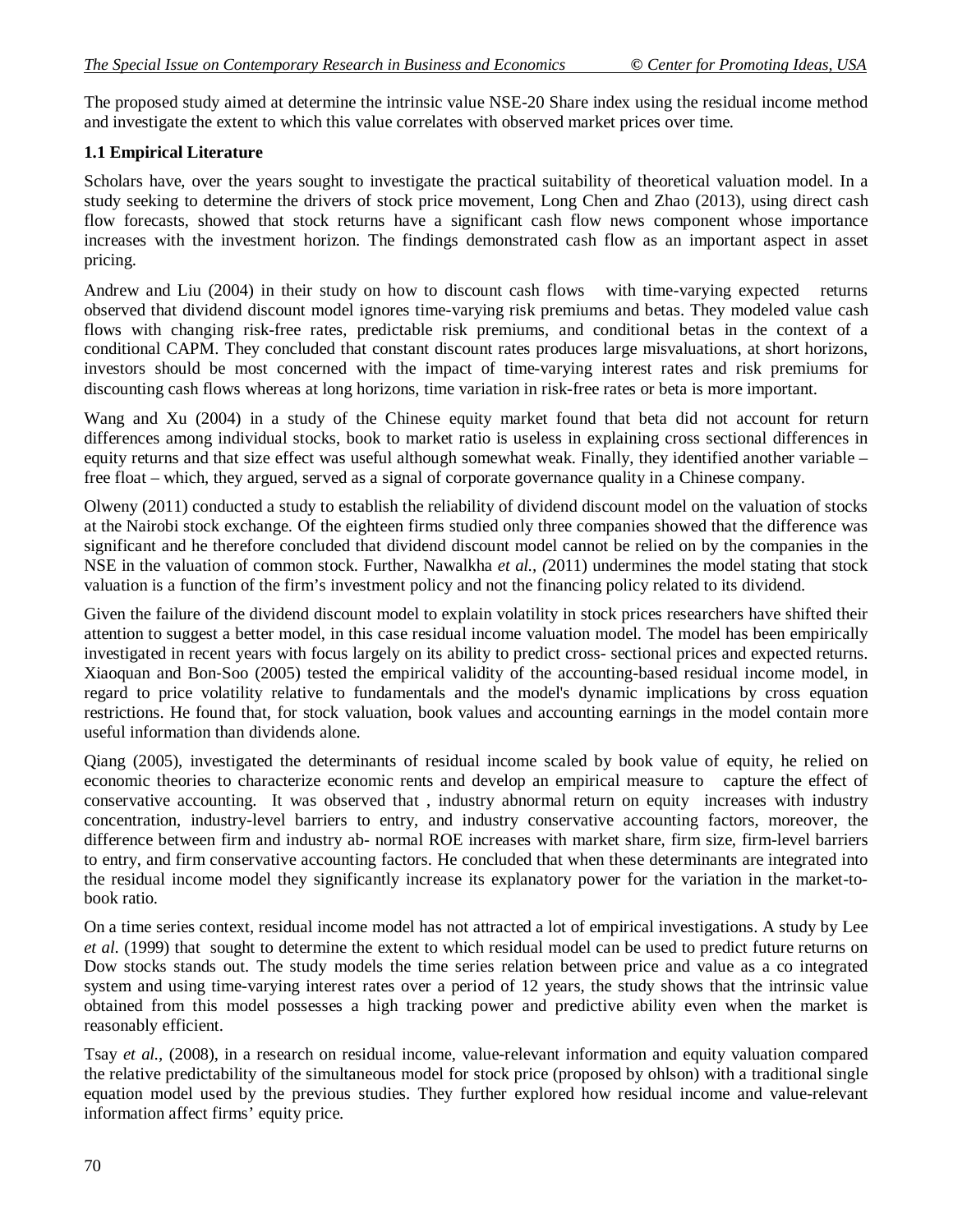Their findings suggested that predictive ability and estimation efficiency of the simultaneous models in explaining stock prices are better than those of the traditional single models, Moreover, the study observed that investors uses the value-relevant information beyond accounting earnings such as analysts' earnings forecasts, bankruptcy cost and agency cost, in equity valuation to make decision.

Lee *et al.*, (2012) examined the long-run relationship between market value, book value, and residual income in the Ohlson model. A test was done to ascertain whether market value is co integrated with book value and residual income in light of their non-stationary behaviors. It was observed that co integration applied only to 51 % of the sample firms, which raised doubt as to whether book value and residual income alone are adequate in tracking variations in market value, yet they also found that market value is fractional co integrated with book value and residual income for 89 % of the sample firms. The findings supported Ohlson model.

Higgins (2011), using analyst earnings forecast demonstrated a method for forecasting stock price which is based on residual income model with an adjustment for autocorrelation. The study showed how to implement the residual income model for forecasting and how to address autocorrelation to improve forecast accuracy; overall it provided a forecasting stock price method.

Several commonalities exist in these studies, first that the residual income model has been tested in developed market and proved to be applicable, none has been done in developing market, they all use historical data i.e. earnings and dividend which have proved to be inadequate proxies of future performance as they highly depend on interest rate to discount them and finally stationary implicitly assumed in the time series data employed. The proposed study aims at filling the research gap and deals with these shortcoming by using forecasted information which is less sensitive, employing capital asset pricing model as a way of improving discount rate and finally by dropping that unrealistic assumption of stationary.

#### **1.2 Residual income valuation model**

The paper focuses on residual income model and it applicability in determining the intrinsic value in the developing market such as Nairobi Securities Exchange. The model is attributed to Edward and Bell (1961) and Ohlson (1990, 1991, 1995). According to Beynon and Clatworthy (2013) theorem this fundamental value is a function of current book value of equity plus the sum of discounted expected residual income thus the model is expressed in terms of accounting numbers. The stock valuation model is expressed as follows,

$$
Vt = Bt + \sum_{t=1}^{\infty} E_t [ROE_t - re)Bt]/(1 + re)^{i}
$$
 (1)

Where  $B_t$  is the book value at time t, E is the expectation based on information available at time t, re is the cost of equity capital and  $ROE_t$  is the after tax return on equity for the period t.

Elsner *et al.,* (2012) observed that the firm's value can be determined either on the basis of cash flows between the firm and its owners or by using residual incomes, provided that cash flows and residual incomes are derived from an accounting data that fulfills certain regulation. The value of the firm is split into two components; a measure of the capital invested (Book value) and a measure of the present value of all future residual income (the infinite sum). The model is very attractive to finance researchers and practitioner due to the following reasons; Consideration such as availability of earnings forecasts make the model easier to implement, it is applicable to both dividend and non dividend paying companies, incorporates clean surplus accounting and finally the model focuses on wealth creation (book value and abnormal earnings).

#### **1.3 Capital asset pricing method**

Under a restrictive set of assumptions relating to the behavior of investors and capital markets, a theory of asset pricing, known generally as the CAPM, was developed almost simultaneously by three researchers Sharpe (1964), Lintner (1965) and Mossin (1966) working independently. The total risk of any asset is divided into two, that is systematic risk and unsystematic. While unsystematic risk is unique to the asset itself and can be eliminated through diversification, systematic risk is non diversifiable hence the market offers premium to investors for bearing this risk. Debate on the empirical performance of the Capital Asset Pricing Model (CAPM) has broadened the scholars' and practitioners' understanding of important asset pricing factors.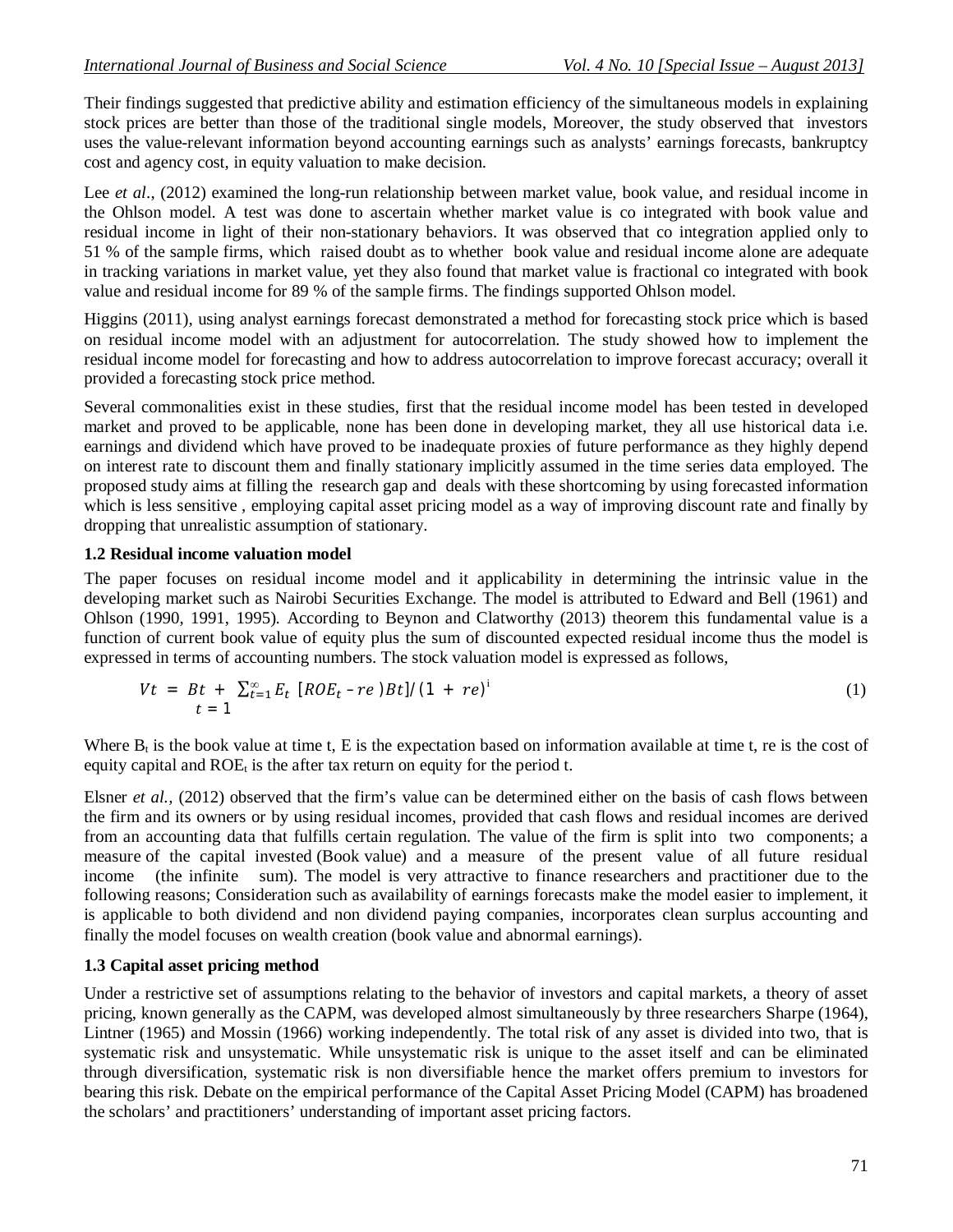In practice, the Fama and French (1992) three factor model, which includes the market factor, a size proxy and a proxy for book value of equity to market value of equity (BV/MV), is now widely considered to be state of the art. But despite success of the model in empirical studies of mature equity markets, analysts know little about the results of applying the model to emerging capital markets.

## *2.0 Methodology*

A causal research design was employed in this study. The target population comprised of financial statement data of firms in the Nairobi Securities Exchange-20 share index and Central Bank Annual Report from year 1998 to year 2011. The years were selected from 1998 because it corresponds to the period when liberalization of financial system took place and year 2011 was selected to ensure current information availability. This period was considered long enough to provide sufficient data to assist in estimating a reliable regression models for the study. Purposive sampling was used where by NSE-20 Share index was selected from the Nairobi Security Exchange thereafter a census study was done for all the firms in the NSE-20 share index from year 1998 to year 2011. This was because the target population was small and therefore the probability of drawing a representative sample was very minimal. The sample size was made up of twenty firms that make up the NSE-20 share index. Secondary data was collected from Nairobi Securities Exchange and Central Bank of Kenya. Annual data obtained from the financial statements of the firms in NSE-20 Share index included accounting information yielding the book value of equity, earning per share, book value per share, number of shares outstanding, market price per share and cost of equity capital.

#### **2.1 Data analysis**

Residual income valuation model was used to determine the intrinsic values. Time series regression model was run to forecast return on equity, earning per share and book values of equity. Cost of equity capital was determined and terminal values were forecasted at time  $t=3$  and  $t=12$  as shown in equation (3). These values were used as inputs in equation (2) and relevant intrinsic values were obtained. Consistent with Lee et al. (1999), the following equation was used to compute the intrinsic value estimate for each of the firm on NSE -20 share index.

$$
V_t = B_t + \frac{(FROE_{t+1} - re)}{(1+re)}B_t + \frac{(FROE_{t+2} - re)}{(1+re)^2}B_{t+1} + TV
$$
\n(2)

Where:

 $B_t$  = Book value from the most recent financial statement divided by the number of shares outstanding in the current month.

 $re =$  Cost of equity capital.

 $FROE_{t+1}$  = Forecasted return on equity period t+1.

 $Bt + I$  = Forecasted book value of equity computed using the following mathematical relationship.  $B_{t+1}$  =  $B_{t+i-1}$  +  $FEPS_{t+1}$  –  $FDPS_{t+1}$ . Forecasted dividend per share for year (t+1) was determined using this model.  $FDPS_{t+i} = FEPS_{t+i} * k$  (Where a constant payout ratio of year 2011 (k) was assumed in determining the FDPS). Terminal value was estimated using the two different forecast horizons.

$$
T = 3, \ TV = \frac{(FROE_{t+3} - re)}{(1+re)^{2}re}B_{t+2};
$$
  
\n
$$
T = 12, \ TV = \sum \frac{(FROE_{t+i} - re)}{(1+re)^{i}}B_{t+1-1} + \frac{(FROE_{t+12} - re)}{(1+re)^{11}re}B_{t+11}
$$
\n(3)

The variables captured by residual income model included book value of equity, forecasted return on equity, cost of equity capital, forecasted book value of equity and terminal value. Actual Return on equity for all the NSE 20 companies was computed by dividing the earning per share with the book value per share. Forecasted return on equity was estimated by fitting regression model on the actual return on equity computed. The following regression equation was used.

$$
FROE_{i,t} = \alpha + \beta ROE_{i,t-1} + \mathcal{E}
$$
\n<sup>(4)</sup>

Where:  $\alpha$  is the intercept, whereas  $\beta$  denotes the x variable (slope).

Alpha and beta values obtained were used to estimate forecasted return on equity for the next twelve years. Assumption was made that year 2011 was our recent actual ROE which represented time t, thus forecasted ROE started from year 2012.That is: t=2011, t+1=2012, t+2=2013………………………………………………., t+12 =2023. Regression was run for all the firms in the NSE-20 Share index.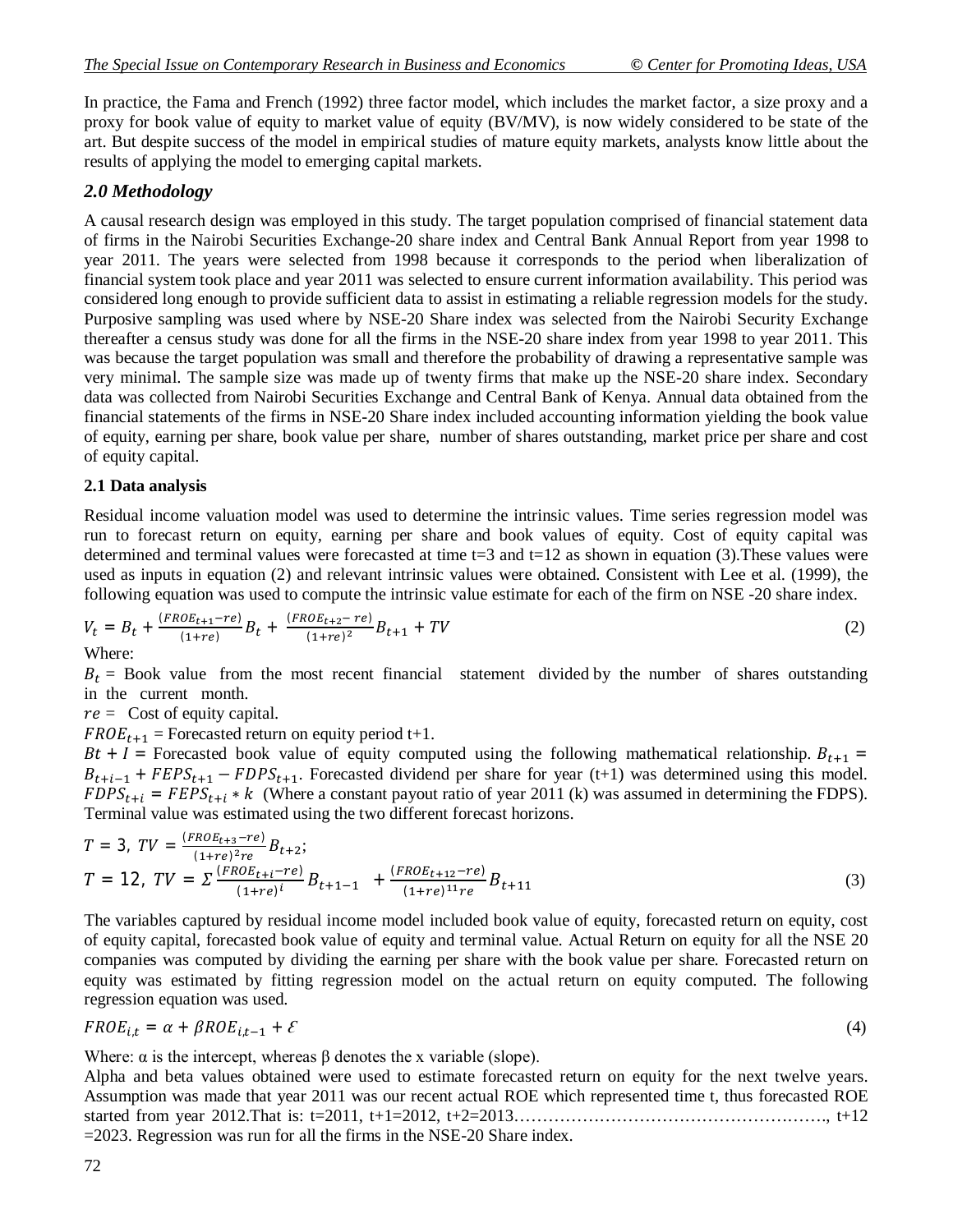Book value is the intrinsic net worth of a company. The formula below was used to determine the book value of equity for all the firms in NSE -20 share index.

*Bookvalue of equity* = 
$$
\frac{(Netasset-Currentliability-Preferenceshares)}{outstanding shares}
$$
 (5)

To determine the cost of equity capital, the following mathematical relationship was used.

$$
R_{i,t} = R_f + \beta_{i,t} (R_{mt} - R_{ft}) \tag{6}
$$

Where  $R_{it}$ = the required rate of return on security I over period t

 $R =$  the risk free rate of return over period t

 $\beta_{it}$  = the measure of systematic risk for security I during period t

 $R_{Mt}$  is the rate of return on the market portfolio over period t.

CAPM was used to estimate the required rate of return on the stock since the focus of the study was on the timeseries properties of the valuation model, the required rate of return was computed as the sum of a time-varying risk-free rate and a consistent risk premium above the risk-free rate. Market return series was computed from the series of the NSE-20 share index values. The NSE-20 index values for January and December were picked and the formula below used to determine the market return.

*Returns* = 
$$
\frac{P_1 - P_0}{P_0}
$$
, where P<sub>1</sub> = ending values, P<sub>0</sub> = beginning value. (7)

The beta value of each of the firm in the NSE -20 index was obtained by regressing the firms return series (which was computed from its stock prices) against the NSE- share return series. The regression equation used for the computation beta is as follows.

$$
R_{it} = a + bM_{it} + \varepsilon_{it}
$$
\n(8)  
Averaged Treasury bill rate (91days) was used to represent the risk free rate for duration of 1998 to 2011.  
Presentation was done using graph.

#### *3.0 Results and discussion*

#### **3.1 Intrinsic value of the stock**

The intrinsic values and the reported market values of firm's stock in the NSE 20 for year 2010 and 2011 are presented in figure 1 and 2 respectively. From the graph in year 2011, the computed intrinsic value of stocks of six firms in the Nairobi Security Exchange exceeded the market value. Rea Vipingo had an intrinsic value of 24.43 against a market value of 14.74, Equity Bank had an intrinsic value of 55.24 against the market value of 55, Centum Investment had an intrinsic value of 22.21 against a market value of 15.60, British American Tobacco had an intrinsic value of 326.94 against a market value of 246, East African cables had an intrinsic value of 11.38 against a market value of 10.55 and lastly Safaricom had an intrinsic value of 6.62 against a market value 3.80. These stocks are undervalued and thus considered good for investment purpose.

The intrinsic values of Nation Media Group, Bamburi Cement and Athi River Mining were below the market value by a big margin. For example Athi River mining had an intrinsic value of 56.87 and a market value of 158. This was due to the fact that the company was highly indebted thus the long term liability reduces the book value of equity of the company, moreover, the company has large number of shares outstanding further reducing the book value of equity. This is because intrinsic value of a given security using the residual income model depends on the book value of equity and earnings prospects of the company which in turn are related to economic and political factors some of which are peculiar to this company and some of which affect other companies as well. The same explanation applies to Nation Media Group and Bamburi Cement.

The intrinsic values of the other companies were below the market price meaning that the stocks of this firm were overvalued; however, the difference between the computed and the reported market values was not significantly different. These companies included Mumias, Express Kenya, Sasini, Kenya, Airways, Barclays Bank, Kengen, Kenya Commercial Bank, Kenya Power and Lighting Company, East African Breweries and Standard Chartered Bank.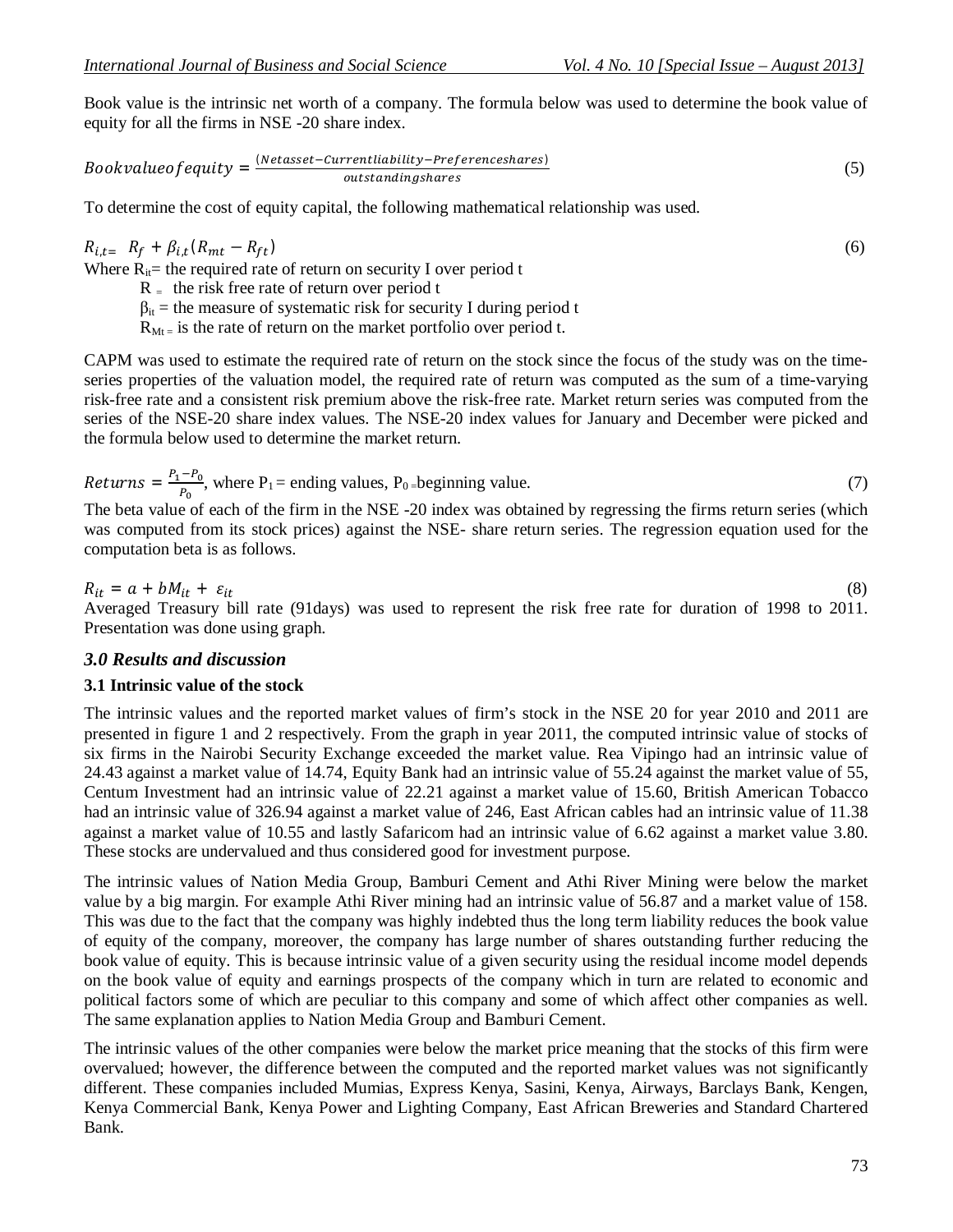For example Kenya Commercial Bank had an intrinsic value of 15.41 against a reported value of 16.85 in year 2011. The companies that had their stocks undervalued in year 2011 still had their stock undervalued in year 2010 this showed that there was consistency in the result obtained. From the beginning we stressed that reported market prices need not correspond to intrinsic values of the stock. In a world of uncertainty intrinsic values are not known exactly.

According to work done by Shiller (1984) and Delong *et al.* (1990), deviations can occur either because of noise trading or even because of uninformed trading in a noisy rational expectation setting. In the research findings the computed intrinsic values of NSE stock were different from the reported market values for all the companies. This showed that firms stocks were either undervalued or overvalued but not price equivalent to the intrinsic value.

According to lee *et al*., 1999, the magnitude and duration of the deviations between the computed intrinsic value and market price depend on the costs of arbitrage. Market values and intrinsic values converge in the long run due to arbitrage forces but in the short run the cost of arbitrage may not be sufficiently small to cause convergence to occur immediately. The intrinsic values reflect the true value of the stock and it need not converge to the market prices of the stock. This is because market prices of the stock are affected by many factors. Hinaunye 2011, in his study to analyze the determinant of stock prices concluded that stock prices are determined by economic activity, exchange rate, inflation, interest rate, money supply and exchange rate. Other factors that influence the stock prices include dividend policy, demand and supply, earning per share, investor confidence, news, directors influences performance of the industry e.t.c. These are just but a few factors that influence the market prices of the share thus they can make the price to increase or decrease randomly.

Fama, 1995 in his research indicated that computed intrinsic values can change across time as a result of new information which may concern with such thing as the success of current research and development project, change in management, a tariff imposed on the industry's product by a foreign country among others. This is in line with the findings where it was observed that the computed intrinsic values of the NSE stocks in year 2010 and 2011 were different though the deviations were not large. For example Centum had an intrinsic value of 19.30 in 2010 and 22.21 in year 2011; East African Cables had an intrinsic value of 13.01and 11.38 in years 2010 and 2011 respectively. This was exhibited by almost all the companies.

#### **4.3 Intrinsic value of the NSE -20 Share Index**

Intrinsic values and reported values of NSE-20 Share Index Year 2010 and 2011 are presented in Figure 3. From the figure the intrinsic value of the index in year 2010 was 4818.97 while the reported market value was 4432.60, whereas in year 2011 the intrinsic value and reported market value were 3595.85and 3205 respectively. This means that the indices were undervalued since the intrinsic values were above the reported market values in both years. However, deviations between the computed values and the reported values were not significantly different thus conclusion was made that the model is better able to value the index.

In year 2010 the computed intrinsic value of NSE -20 Shares index was up and this was also reflected in the reported value of the index. This was generally attributed to higher investment in public infrastructure, rising market confidence since the adoption of a new constitution and economies of scale arising from the East African Community integration, reduced Inflation which came in response to the overhaul of the consumer price index (CPI) by the Kenya National Bureau of Statistics including the introduction of new weightings and a new basket in February 2010, reduction in the cost of telecom tariffs and good rains during the year. Central Bank of Kenya continued with its policy of monetary loosening, cutting the Central Bank Rate (CBR) by 75 basis points to 6 percent and this led to a decreased interest rate (NSE Annual Report, 2010).

The NSE-20 Share Index intrinsic value declined in year 2011 attaining a value of 3595.85, this was also exhibited by the reported market value whose value was down by 27.7% closing at 3205.02 points at the end of year 2011 down from 4433 points reported at the end of December 2010. The major factors that contributed to poor performance of the market included drought, rising inflation in the second half of the year, higher and volatile interest rates, volatility of the shilling against major currencies and Kenya's pursuit of Al-Shabaab terrorists based in Somalia (NSE Annual Report,2011).

#### **4.4 Predictive ability of the Residual Income model.**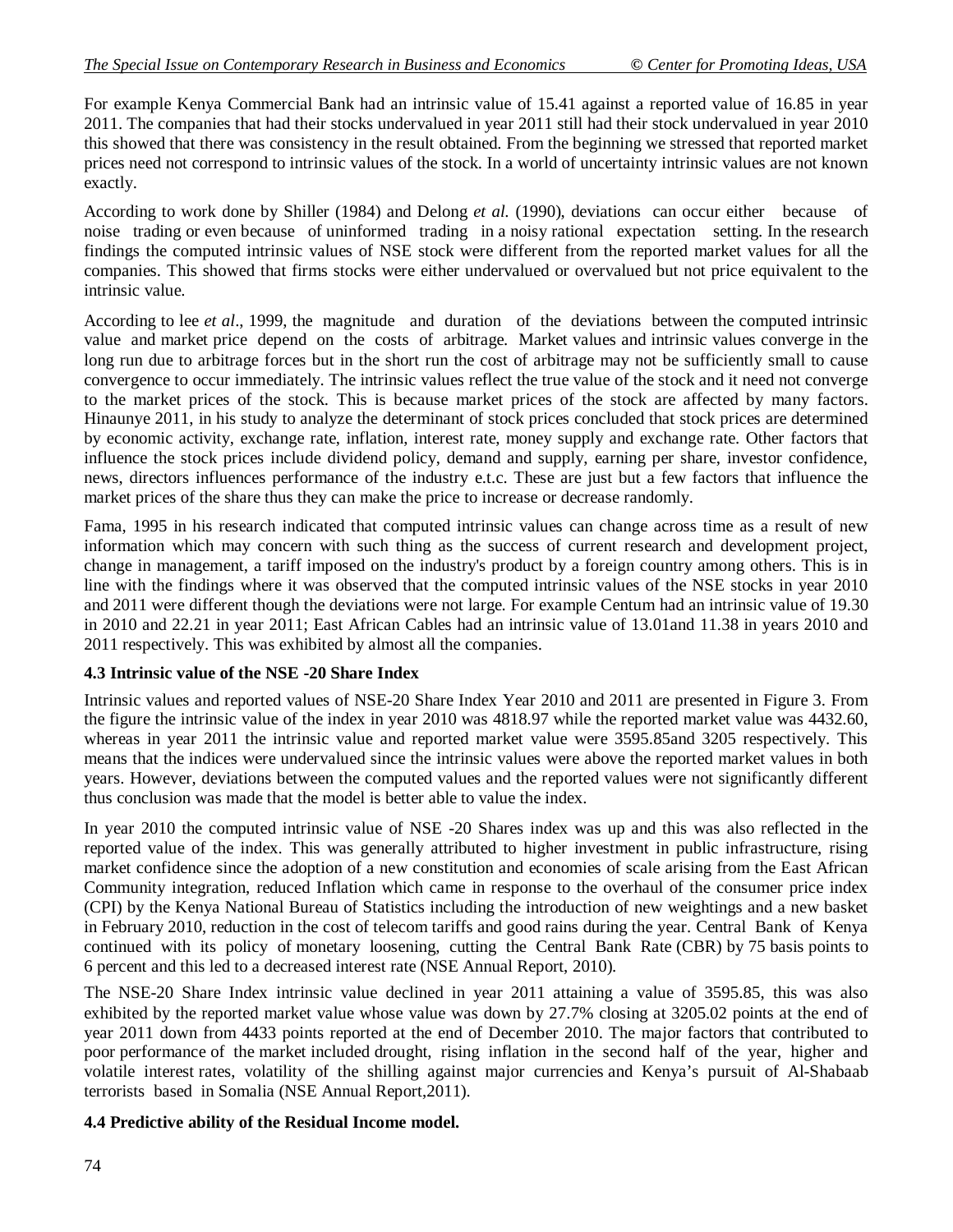Finally the ability of the model to predict the future was determined. Past information of individual firms in the Nairobi Security Exchange - 20 Share index was used to predict the intrinsic values. Fama, 1995 observed that historical information of stock price can be used to make meaningful prediction of the stock's future price. This has also been supported by the chartist theory whose main assumption is that security's price past behavior is a rich information concerning the future behavior. The forecasted intrinsic value of the NSE-20 share index is shown in Figure 4.

The NSE-20 share index was ranging between 4900 to 5000 points as at June 2013, this was compared with the predicted intrinsic values result which ranged from 5797.85 to 5653.94 points in years 2013 and 2023 respectively and the conclusion was intrinsic value computed using the residual income model showed little predictive ability. These results are consistent with prior studies. For example, Macbeth and Emanuel (1993) tested the predictability of DJBM and DJDP using residual income model and found it had little predictive power. Using more extensive annual data, Kothari and Shanken (1997) showed that DJBM and DJDP have some predictive power for overall market returns. Residual income valuation method proved to be a suitable model of determining the intrinsic value contrary to past research which concluded that none of the valuation model is applicable in predicting the market as it is highly inefficient (Omondi 2003, Olweny 2011, and Mwangi 1997). Signs of market efficiency such as active trading, liquidity and improved investor protection laws and regulation are evident in the NSE though its efficiency status has not been concluded.

The study assumed that value of the stock is determined by variable such as book value of equity discounted residual income and the results compared very well with the accepted view in the academic circles that stock value is dependent on many factors such as earning power, cost of equity capital, book value, dividend policy e.t.c, further proving unreliability of dividend discount model in share price prediction since its main assumption is that prices are determined by expected dividend per share.

## *5.0 Conclusion*

Our results show that the residual income model is capable of valuing the NSE index with a good degree of accuracy than the traditional model. However, the residual income model has very weak predictive power.

#### **5.1 Policy implications**

This paper contributes to the valuation literature by testing the ability of residual income valuation model to determine intrinsic value of a new and developing market. The analyses highlight the importance of book value of equity and return on equity in predicting the value of common stock. The results are important for studies relying on the residual income model valuation framework because they have highlighted accounting variables that capture both the cross sectional and time series variation of firm's value.

#### **5.2 Suggestion for further research**

The practical applicability of the Residual Income Valuation Model has not been empirically investigated in developing financial markets. It would be therefore be interesting and more practical for one to conduct further research on the residual income model with another asset pricing model such as arbitrage pricing models, zerobeta Capm, e.t.c in various developing markets.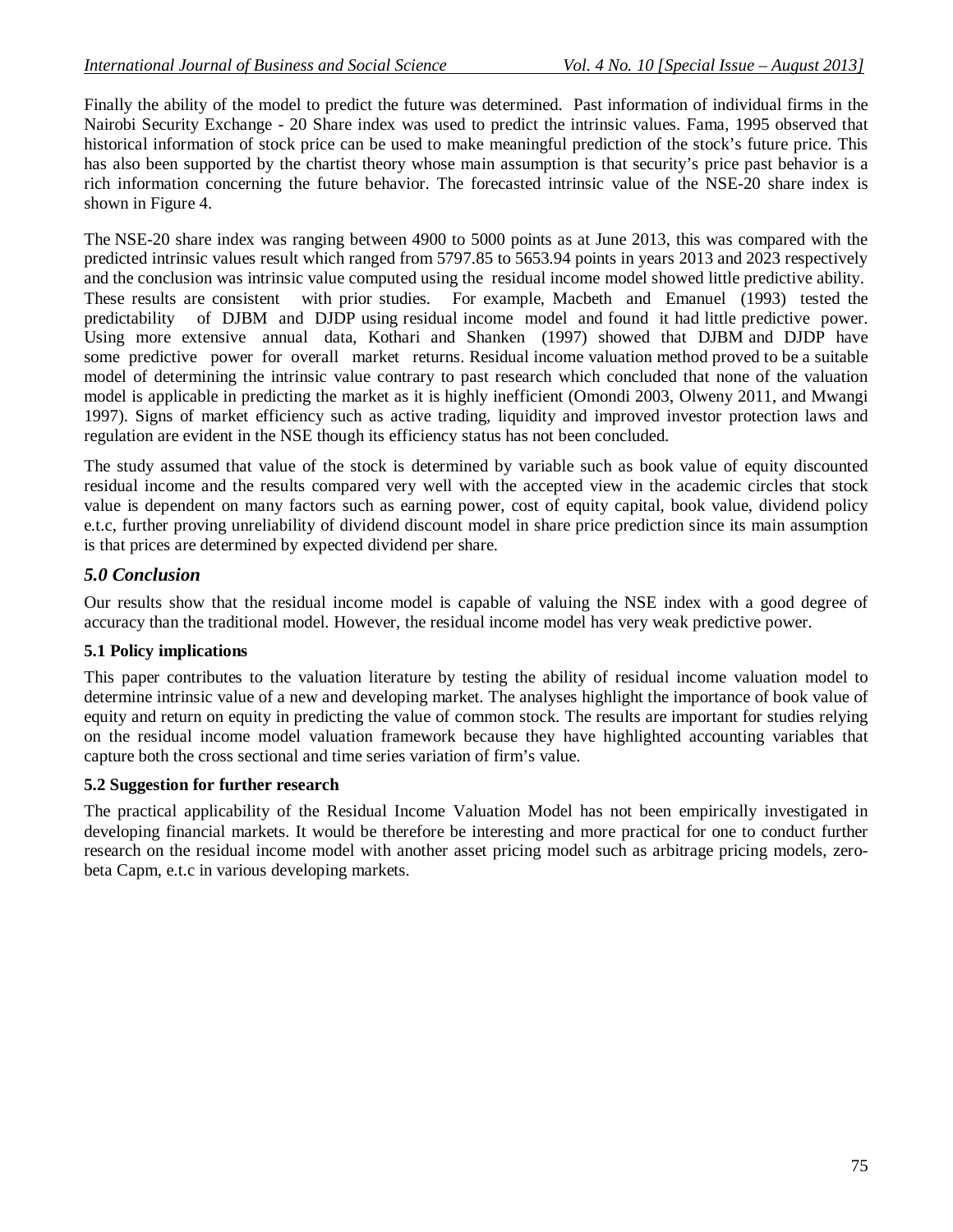#### *References*

- Andrew A., and Liu. J. (2004). How to discount cash flows with time-varying expected returns. The Journal of Finance, 59(6), 2745-2783.
- Beynon, J. M., & Clatworthy, A.M. (2013). A fuzzy based approach to residual income equity valuation. Review of quantitative Finance and Accounting.

Bodie, Z, Kane, A and J. Marcus (2002).Investments, (New Delhi: Tata/McGraw-Hill).

- Campbell, J. Y., and R. J. Shiller (1998).Valuation ratios and long-run stock market outlook, Journal of Portfolio Management, 24, 11 – 26.
- Elsner, S., Hans Christian, K., Frank, R. (2012). Residual income valuation and management remuneration under uncertainity: A note. Review of managerial science, 6(4), 333-359.
- Fama E. F., and K. French ((1992 Common risk factors in the returns of stocks and bonds, Journal of Financial Economics, 33, 3 – 56.
- Fama, E. F. (1995). Random walks in stock market prices. Financial Analysts Journal, January/ February, 75 80.
- Feltham, G. A., & Ohlson, J. A. (1995). Valuation and clean surplus accounting for operating and financial activities. Contemporary Accounting Research, 11(2), 689 – 731.
- Huong N. Higgins (2011). Forecasting stock price with the residual income model. Review of Quantitative Finance and Accounting, 36(4), 583-604.
- Joel Hinaunye, (2011). Determinants of stock market prices in Namibia, working paper.
- Kothari,S.P., and Shanken, J. (1997), Book-to-market, dividend yield, and expected market returns: A timeseries analysis, Journal of Financial Economics, 44, 169-203.
- Lee, C. M. C., Myers, J. and B. Swaminathan (1999). What is the intrinsic value of the Dow? Journal of Finance, 54, 1963 – 1741.
- Lee, S.C., Chien, T. L., & Min-Te, Y. (2012). A fraction coitegration approach to testing the Ohhlson accounting based valuation model. Review of Quantitative Finance and Accounting, 31,4.
- Lewellen, J., Nagel, S., & Shanken, J. (2010). A skeptical appraisal of asset pricing tests. Journal of Financial Economics, 96, 175 – 194.
- Lintner, J. (1965). Equilibrium in a Capital Asset Market, Econometrica, October: 768 783.
- Long, C., Zhi, D., & Zhao, X. (2013). What drives stock price movements? The Review of Financial Studies, 26(4), 841-876.
- MacBeth, J., and Emanuel, C. (1993). Tactical asset allocation: Pros and cons, Financial Analysts Journal, 49.
- Malkiel, B. G. (2004). Models of stock market predictability, Journal of Financial Research 27,449 459.
- Mossin, J. (1966). Equilibrium in a capital asset market, Econometrica, October: 768 783 Publishing Company Limited.
- Nairobi Securities Exchange Annual Financial Statement (2010).
- Nairobi Securities Exchange Annual Financial Statement (2011).
- Ohlson, J. A. (1990). A synthesis of security valuation theory and the role of dividends, cash flows and earnings, Contemporary Accounting Research 6, 684 –676.
- Ohlson, J. A. (1991). The theory of value and earnings and an introduction to the ball-brown analysis, Contemporary Accounting Research 7, 1-19.
- Ohlson, J. A. (1995). Earnings, book Values and dividends in security valuation, Contemporary Accounting Research, 11, 661–687.
- Olweny,T (2011).The reliability of dividend discount model in valuation of common Stock at Nairobi Stock Exchange, International Journal of Business and Social Science, 2(6), 121-141.
- Qiang, C. (2005). What determines residual income? The Accounting Review, 80(1), 85-112.
- Ross, S. A., Westerfield, R. W., & Jaffe J. E. (2002). Corporate finance International Edition, (Boston: Irwin/McGraw-Hill).
- Sanjay, k.Nawalkha, Alberto de luca J., and Gloria M. Soto (2011).Simple formulas for financial analyst for pricing zero dividend and positive dividend Stocks. Investment Management and Financial Innovations, 8(1), 157-167.
- Sharpe, W. F. (1964). Capital Asset Prices: A theory of market equilibrium under conditions of risk, Journal of Finance, 19,425 – 442.
- Shiller, R. J. (1984). Stock prices and social dynamics, The brooking papers on economic activity. 2,457-510.
- Tsay, R. S., YI-Mien L., & Wang, H. (2008). Residual income, value relevant information and equity valuation: a simultaneous equation approach. Review of Quantitative Finance and Accounting, 31(4), 331-358.
- Xiaoquan J., & Bon‐Soo L. (2005).An empirical test of the accounting‐based residual income model and the traditional dividend discount model. The Journal of Business, 78(4), 1465-1504.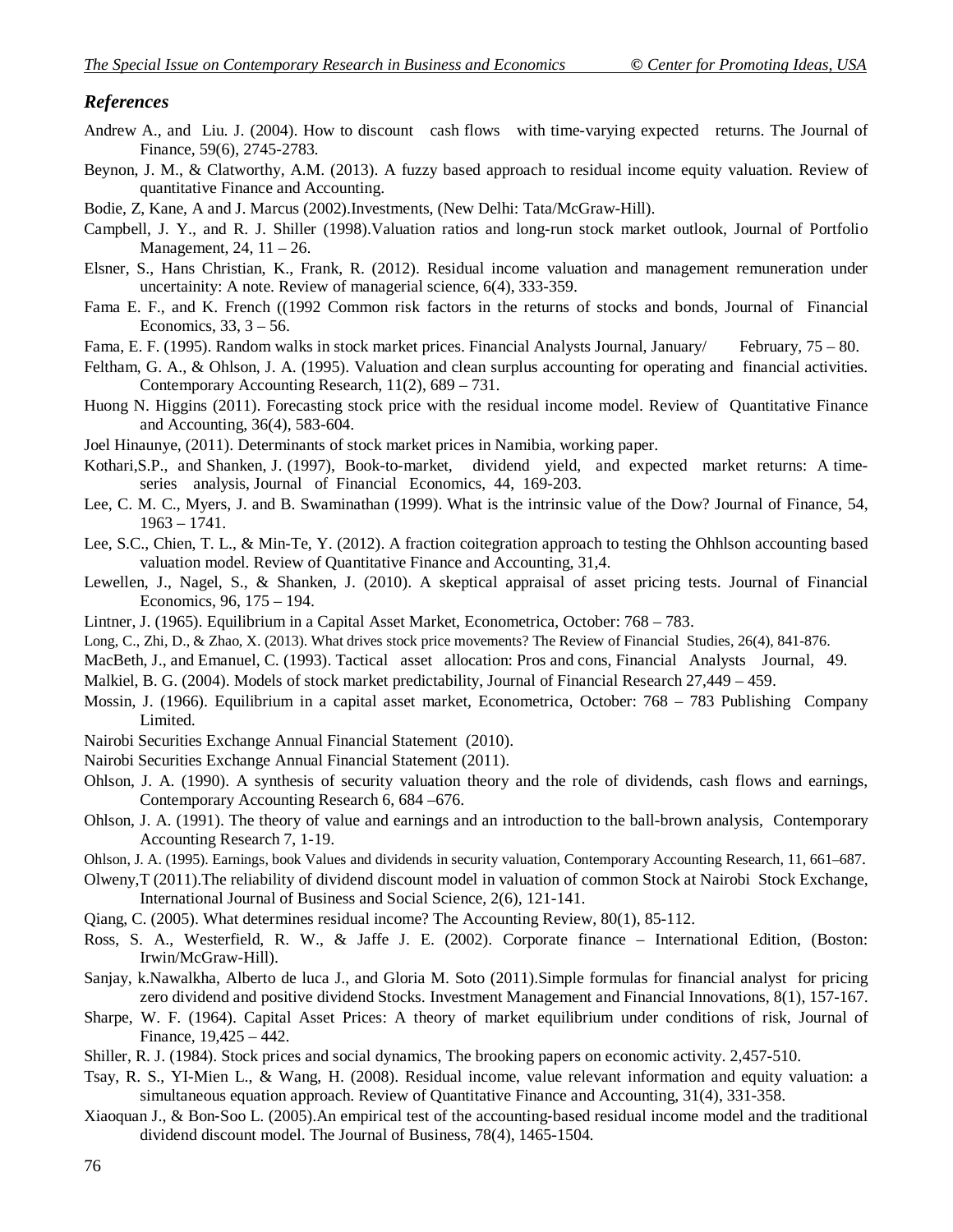

**Figure 1. Intrinsic value and reported value of stocks in the NSE 20 share year 2010. Arrows indicate intrinsic values > market value**



**Figure 2. Intrinsic value and reported value of stocks in the NSE-20 share year 2011. Arrows indicate intrinsic values > market value**